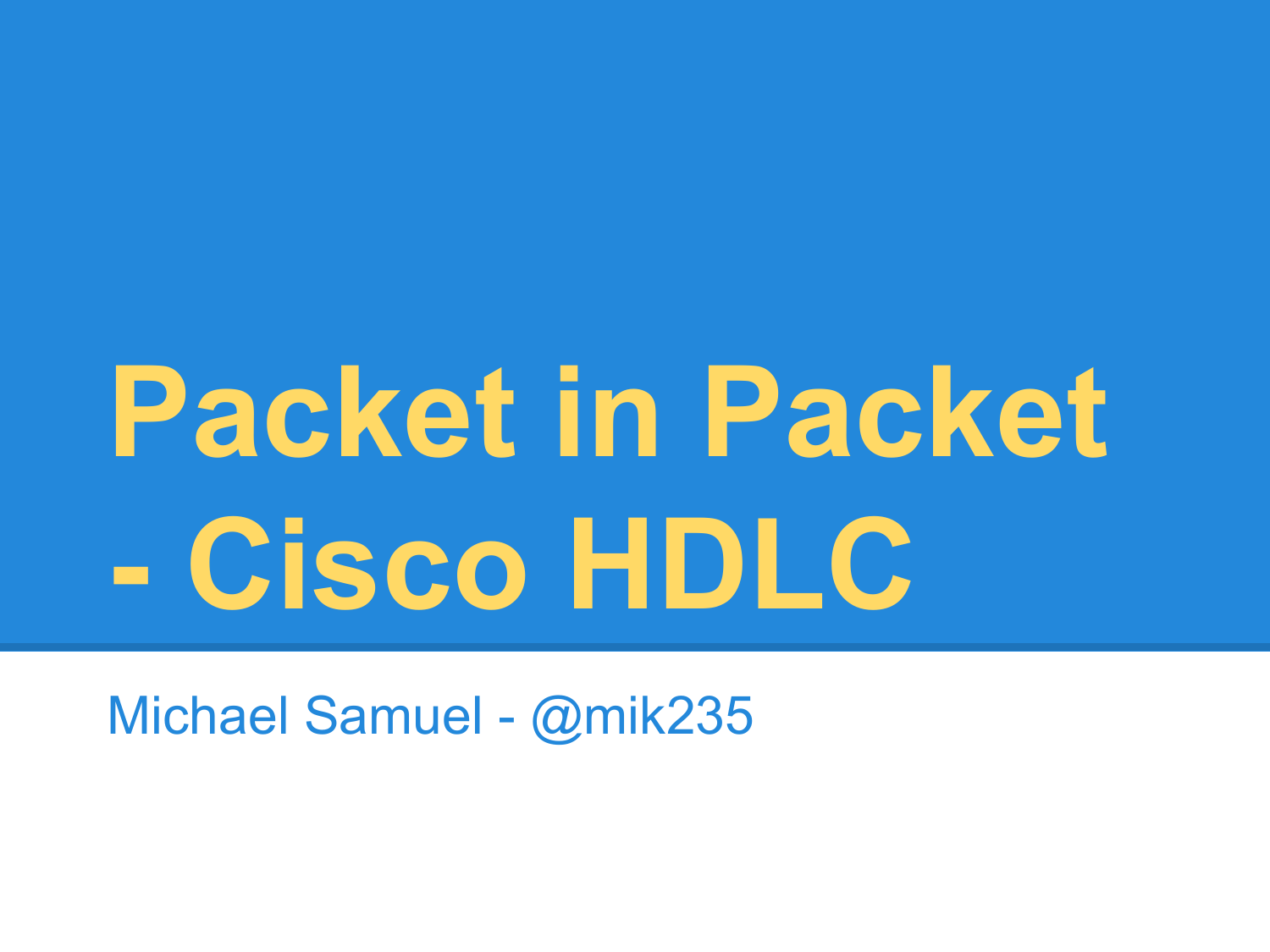## **Packet in Packet**

#### *Like SQL Injection, but with packets*

Travis Goodspeed did an excellent talk at Ruxcon on sending packets for one wireless protocol inside packets for another.

This is a variation of his technique, but on a wire protocol that some telcos and service providers use.

Practicality warning: this attack is a really long shot, especially on slow links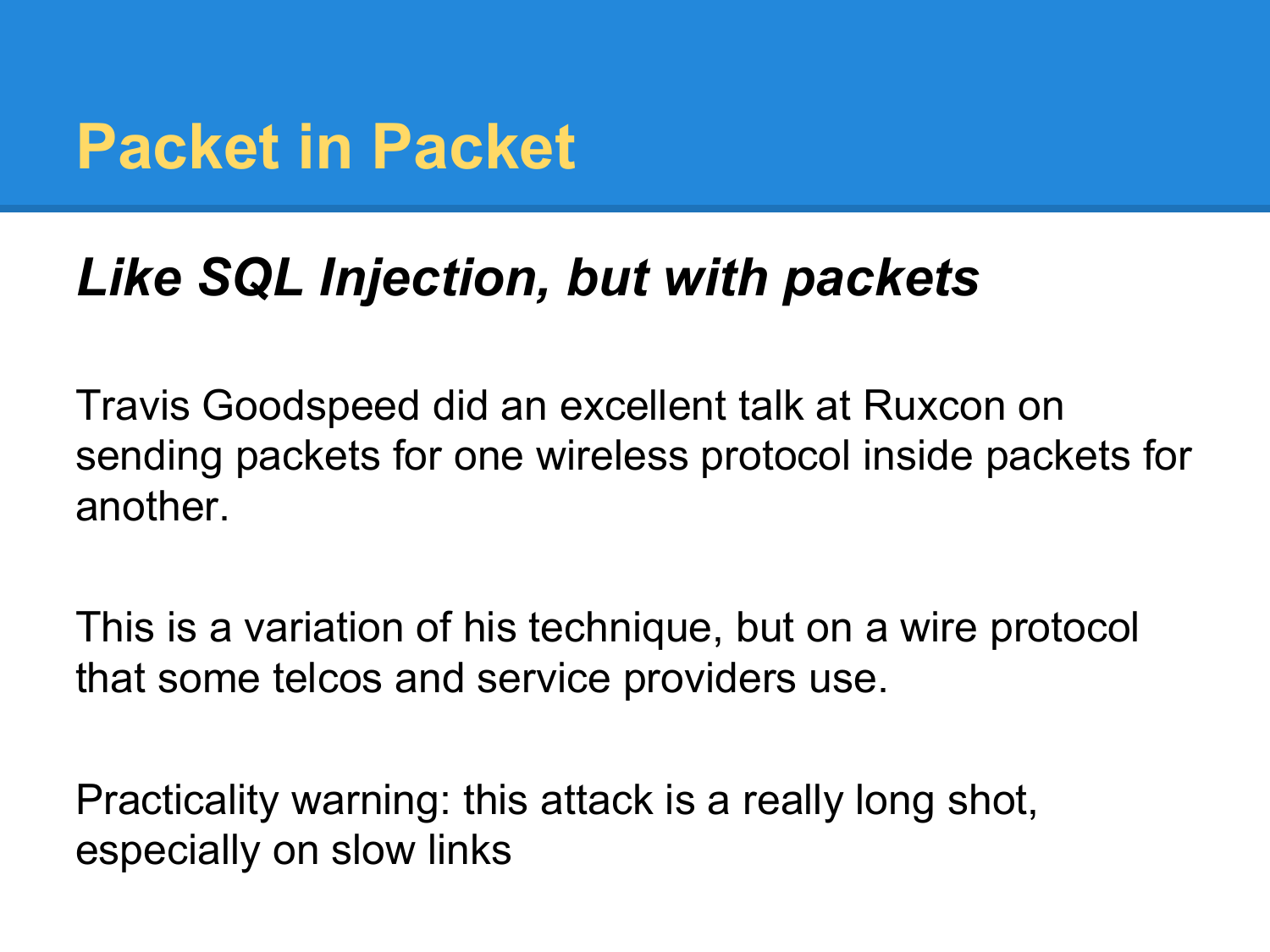# **Cisco HDLC**



- Flag always sent before and after a packet
- Flag is continuously sent on idle synchronous link
- Address can be 0x8f for broadcast
- **Both Address and Control are basically pointless**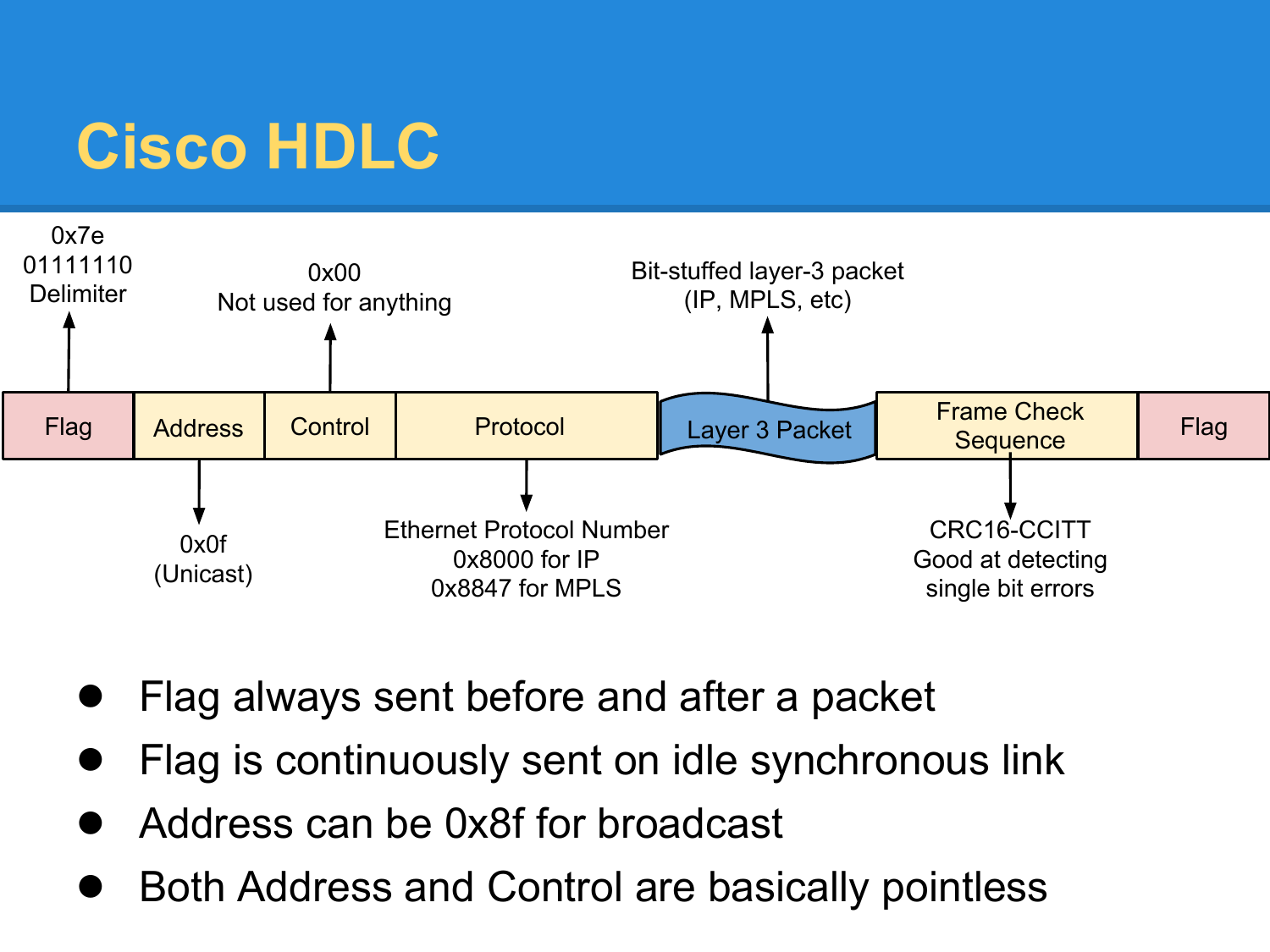# **Bit Stuffing**

If 5 simultaneous 1 bits are sent on the link, a 0 bit is sent, which is ignored by the remote end.

01111110 becomes 011111010

Same concept as URL encoding

This prevents people like me from putting flags inside packets, unless...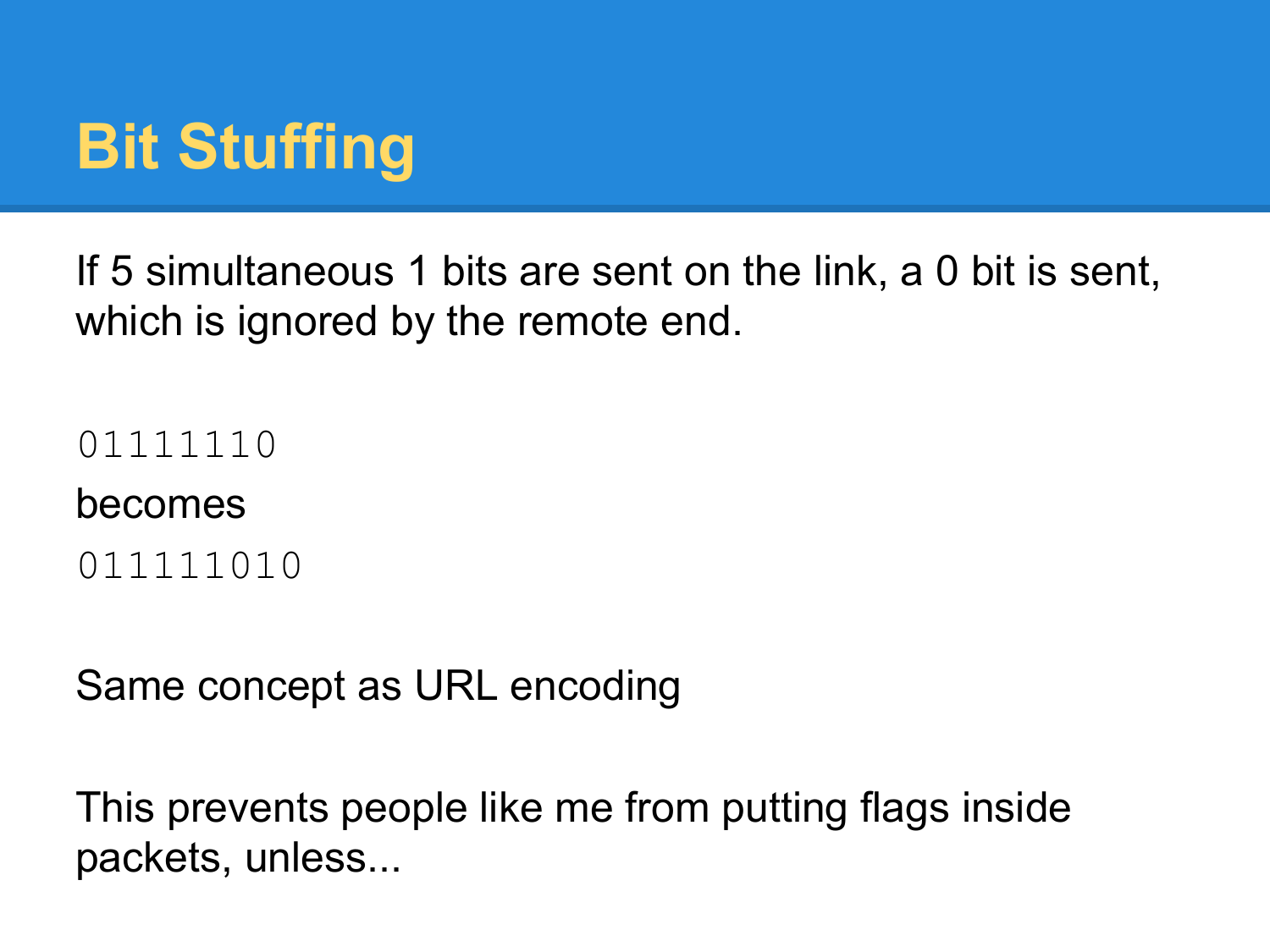### **Bit-errors Happen**

Bit errors are very rare on good clean optical links.

Many microwave links are using POS, which would usually use a HDLC-like encapsulation

If there's a Cisco router on each end they will probably be talking cHDLC (the default setting)

 $0x7e = 01111110$  $0x5e = 01011110$ *That's a bit-flip away from a flag*

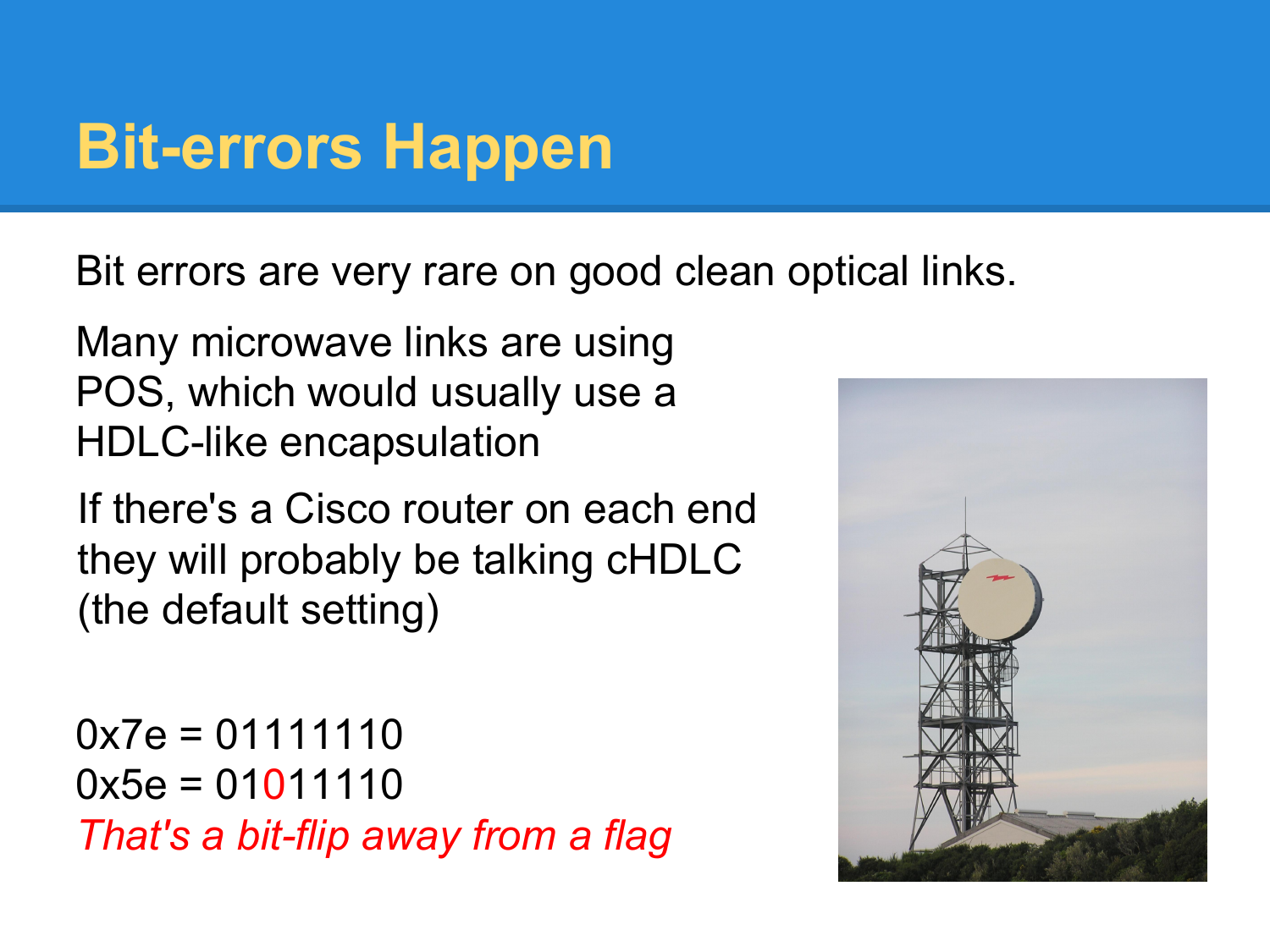# **The ATM Self-Synchronous Scrambler**



draft-ferguson-pppsonet-selfsync-00.txt

43 bits was chosen as the size because the ATM committee was batshit crazy

- Bit errors are repeated 43 bits later
- Burst errors (> 43 bits) randomize packet data
- Recovers after 43 bits of clean data

The most likely way you'll get a working exploit is for a burst error to scramble the first 3 bits of your faux-flag. If such a lucky coincidence occurred, there'd be a 12.5% chance of this exploit working.

A random bit-error 40 bits before our faux-flag would also work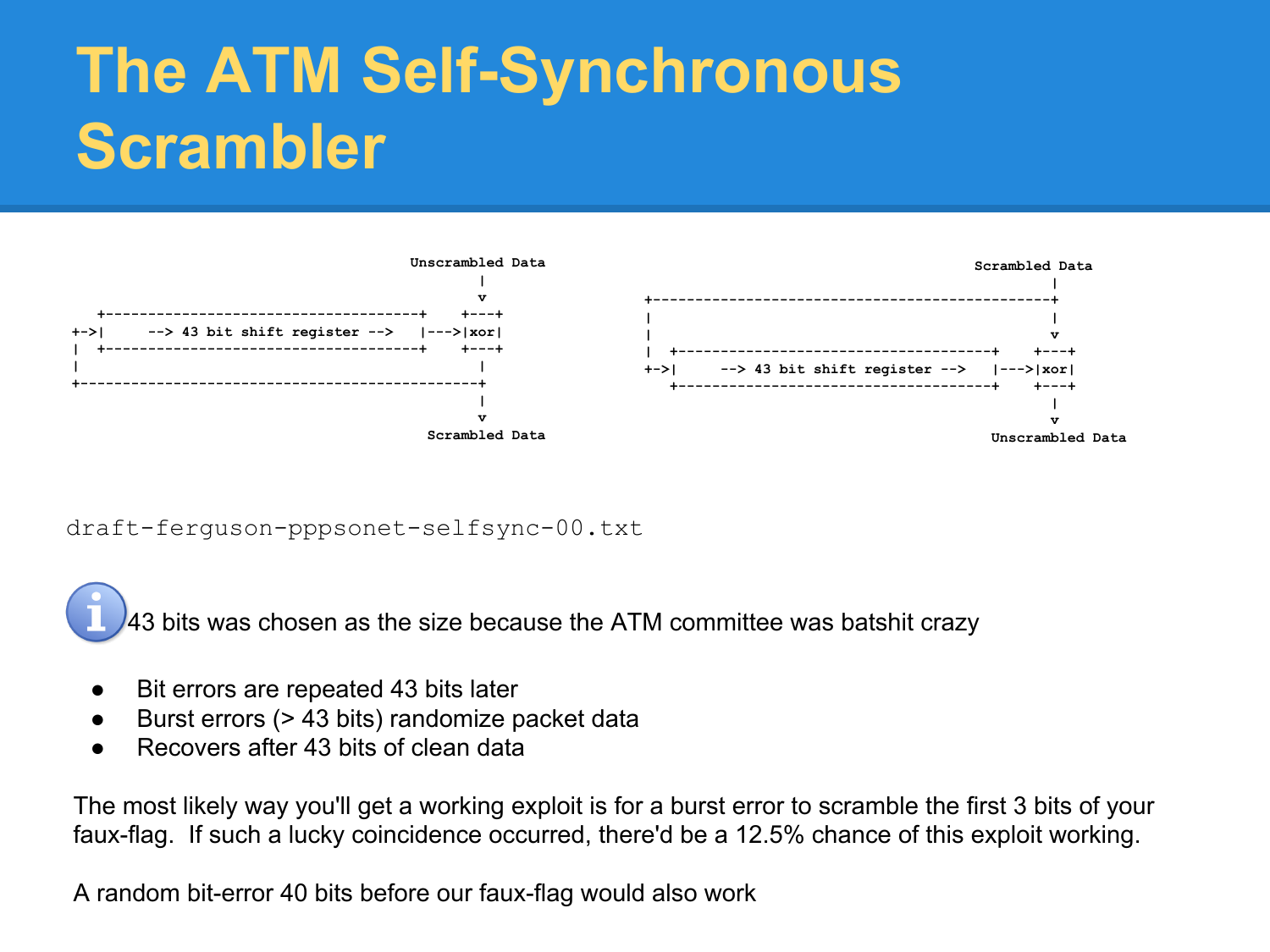# **Injection**

#### Information you need to collect

#### • What you want your packet to look like

- $\circ$  If the target is MPLS, you need to know label values for the BGP route for the target router on that link
- $\circ$  If providers forget to enter 'no mpls ip propagate-ttl [forwarded]', this can be done with traceroute (on Cisco MPLS networks)

#### What your packet does look like

- TTL
- MPLS label values (traceroute)
- Random evil firewalls
- ISP tampering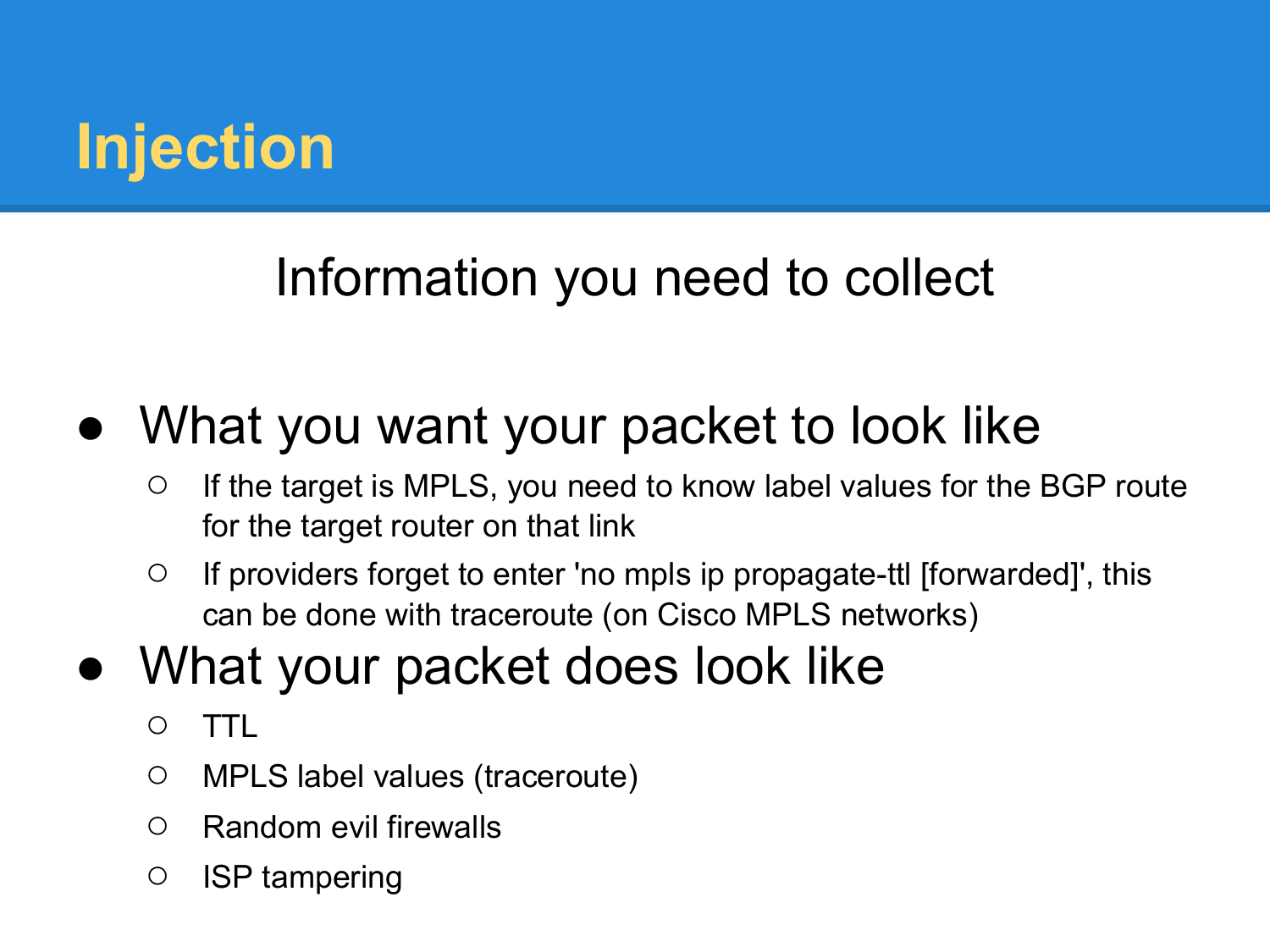# **Collision!**

One flag is hard, two flags are impossible

Most layer 2 protocols use a variation of CRC at the end of the packet

Cisco HDLC uses CRC16-CCITT

CRC16 can be reset to any value by manipulating 16 bits

You want it so that after your faux-flag, the CRC will be at 0xffff

 *Just brute force it (one less slide = 1 more beer)*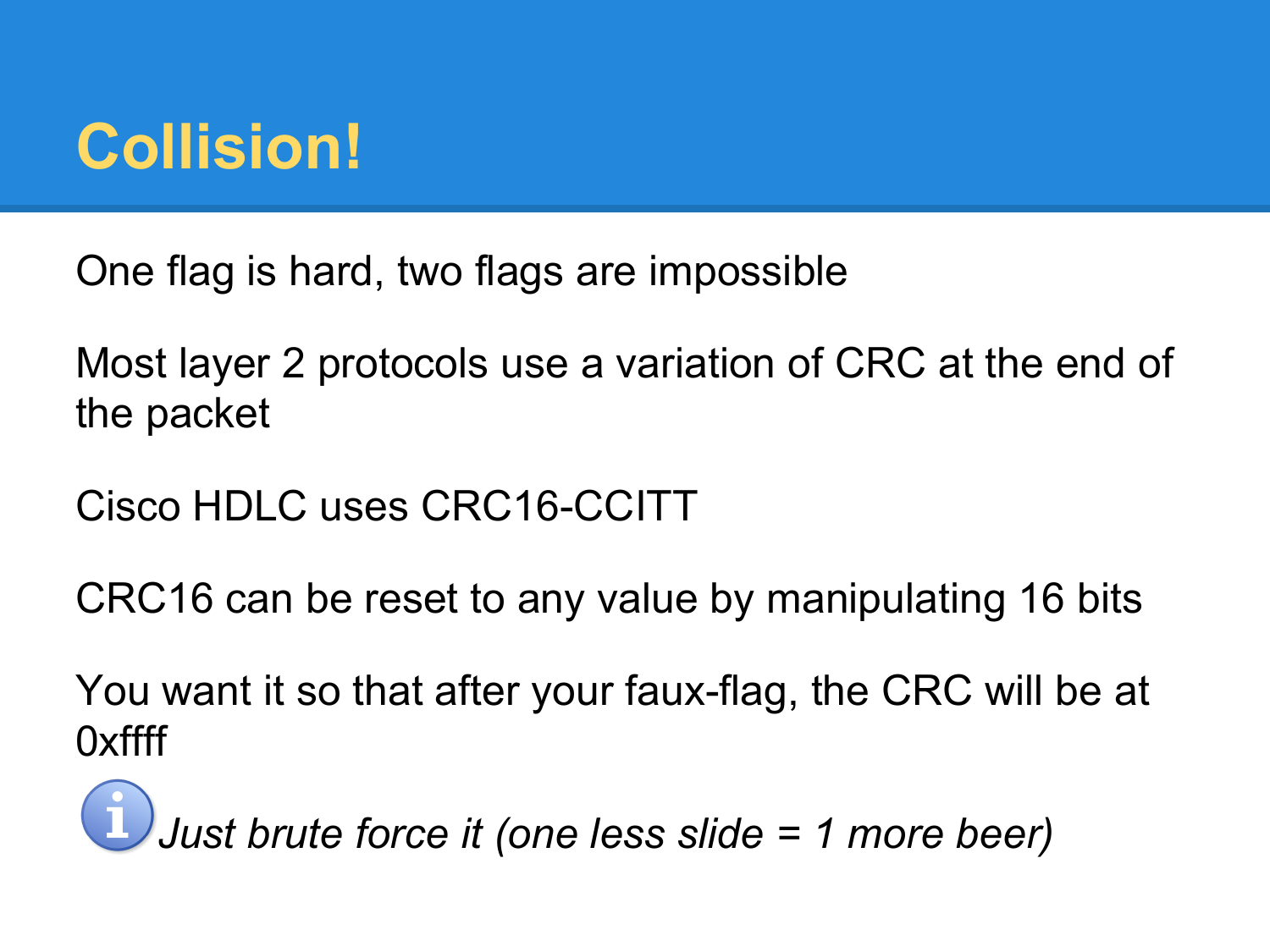# **The leaning tower of packet**

```
[cHDLC header]
  [mpls transport tag]
  [mpls vpn tag]
    [ip]
      [tcp/udp/icmp]
        [2 bytes of crc collision]
        [faux flag byte]
        [cHDLC header]
          [evil mpls transport tag]
          [evil mpls vpn tag (optional!)]
            [ip]
....
```
**[cHDLC FCS]**

*Stuff you need to know Stuff you control*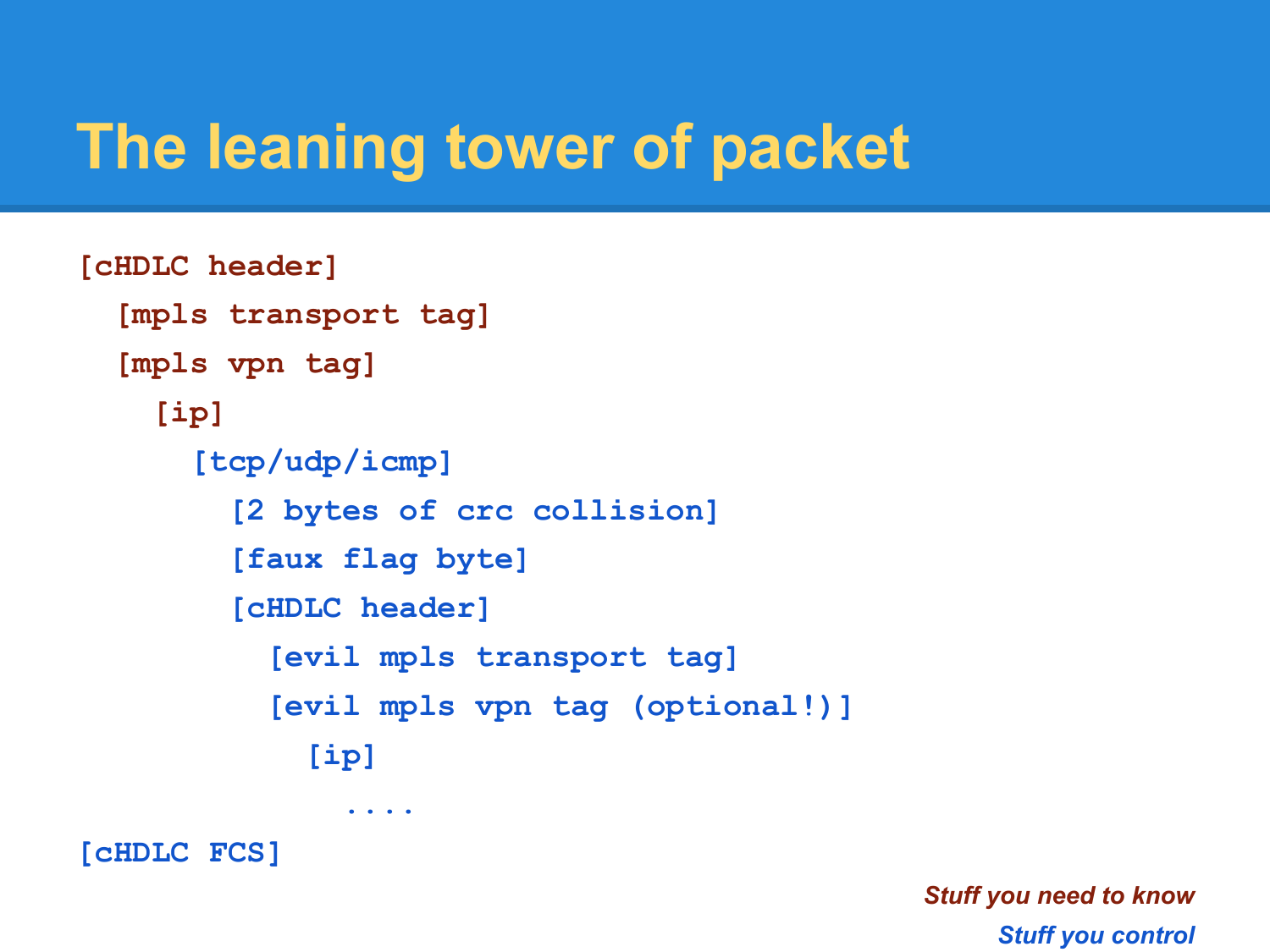# **Other Layer-2 Protocols**

#### ● PPP

- Address is 0xff
- The *ACFC* option removes address and control

#### ● Ethernet

- Bit errors are very rare
- Only -T is likely to be vulnerable at all
- 10G-BaseW (aka WAN-PHY) is not vulnerable (but still insane)

Watch Travis Goodspeed's Ruxcon Talk: http://youtu.be/iQk0GHXs8NY